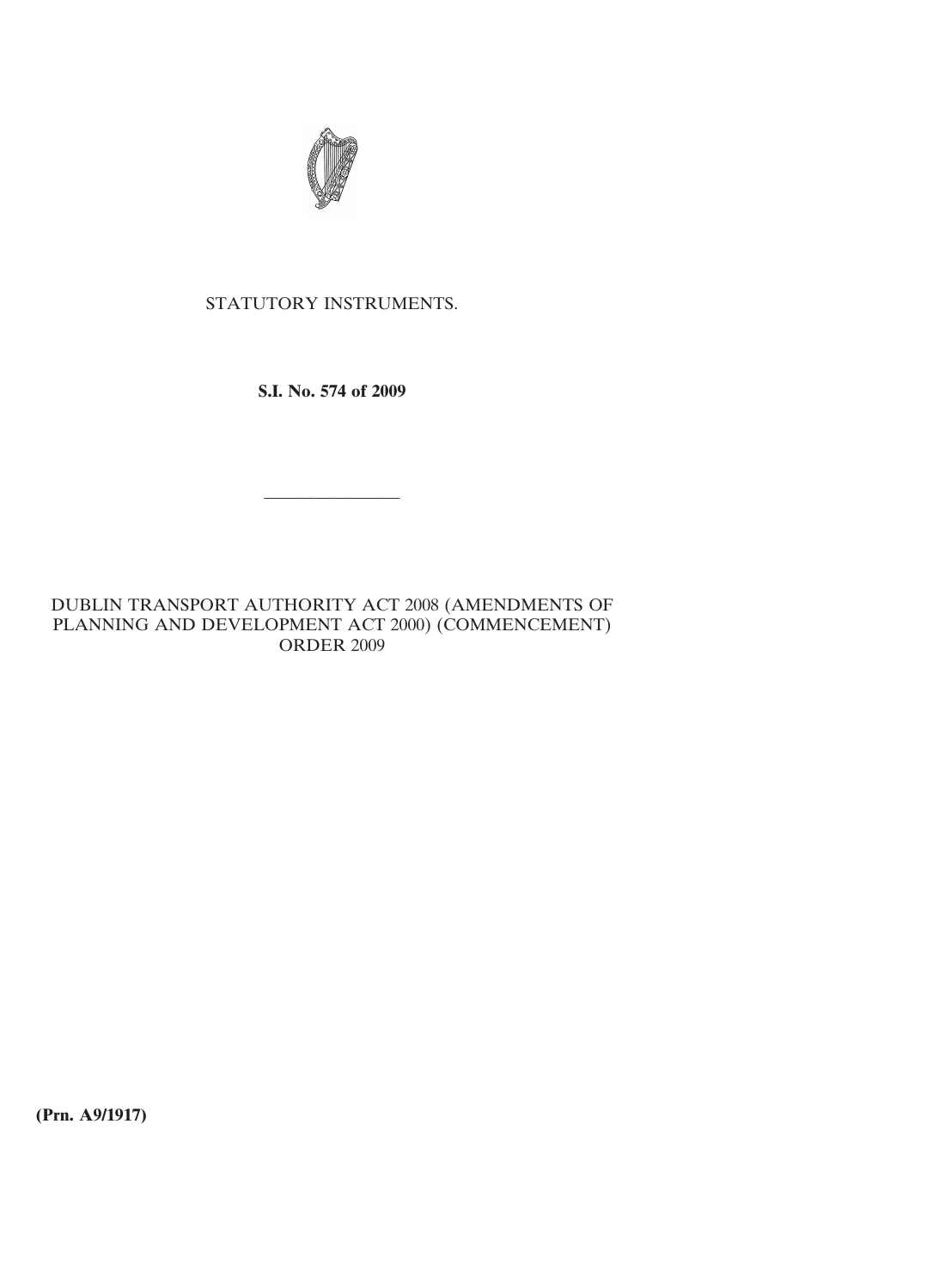## S.I. No. 574 of 2009

## DUBLIN TRANSPORT AUTHORITY ACT 2008 (AMENDMENTS OF PLANNING AND DEVELOPMENT ACT 2000) (COMMENCEMENT) ORDER 2009

I, NOEL DEMPSEY, Minister for Transport, in exercise of the powers conferred on me by section 4 of the Dublin Transport Authority Act 2008 (No. 15 of 2008), hereby order as follows:

1. This Order may be cited as the Dublin Transport Authority Act 2008 (Amendments of Planning and Development Act 2000) (Commencement) Order 2009.

2. The day fixed as the day on which Chapter 1 of Part 5 of the Dublin Transport Authority Act 2008 (No. 15 of 2008) comes into operation is 4 January 2010.



GIVEN under my Official Seal, 23 December 2009

> NOEL DEMPSEY, Minister for Transport.

*Notice of the making of this Statutory Instrument was published in "Iris Oifigiúil" of* 5*th January*, 2010.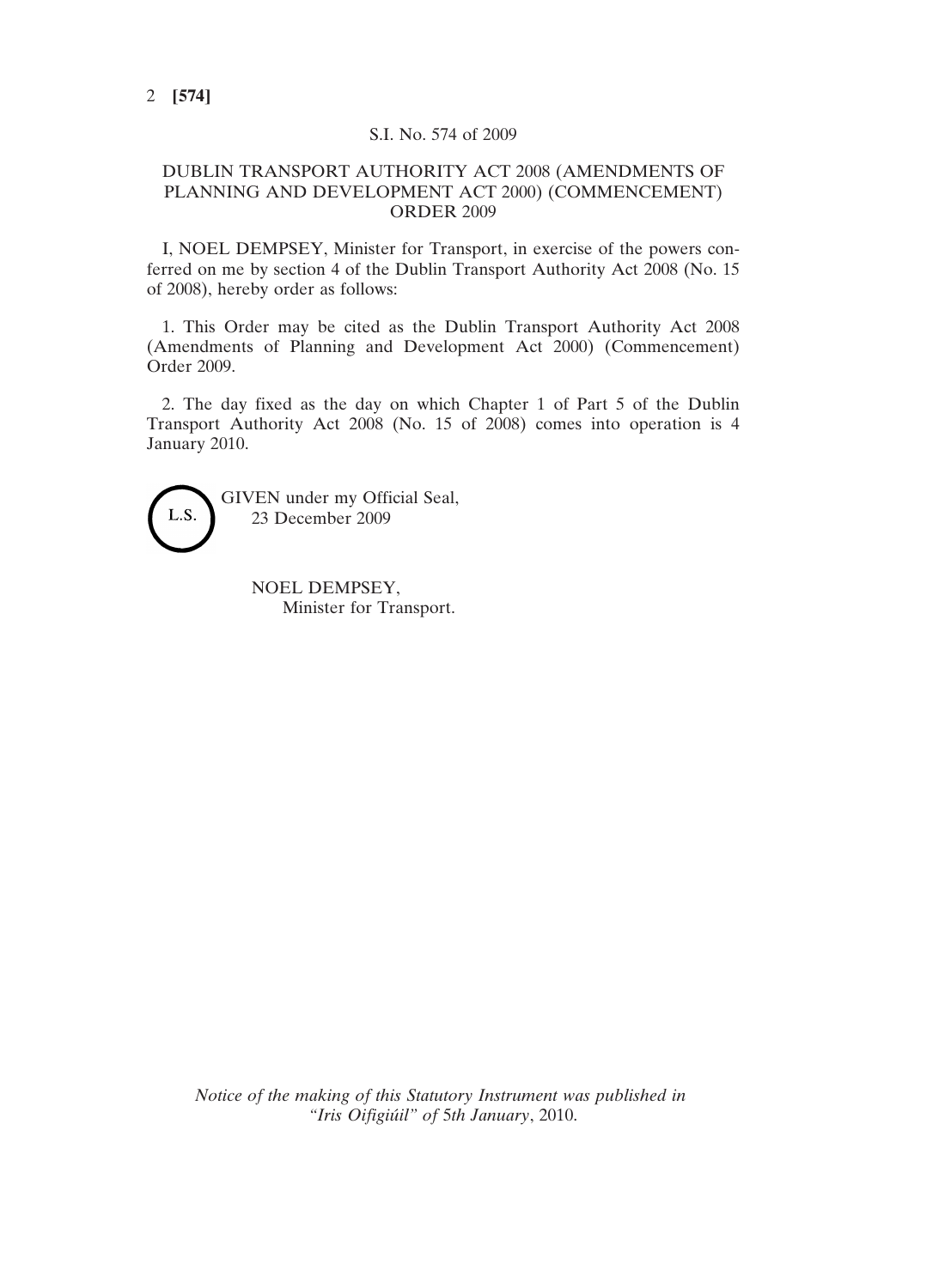## EXPLANATORY NOTE

*(This note is not part of the Instrument and does not purport to be a legal interpretation.)*

This Order provides for the commencement of Chapter 1 of Part 5 of the Dublin Transport Authority Act 2008 (No. 15 of 2008) with effect from 4 January 2010.